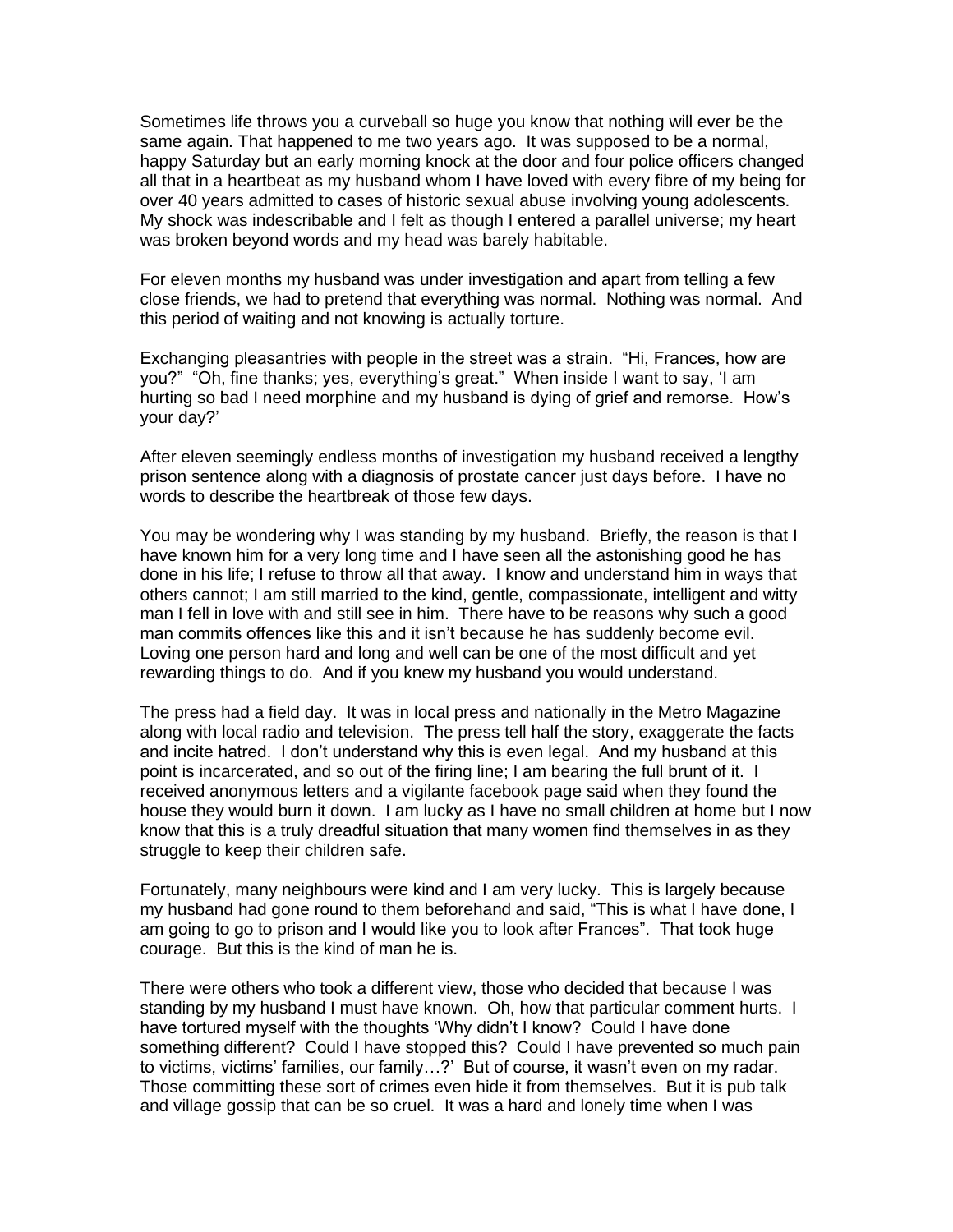dealing with immense, unspeakable grief and learning to live on my own for the first time in my life.

Financially, things were hard. We had obviously lost my husband's income, but every prisoner of pensionable age has their state pension stopped as well. I have some health issues which mean I can only work part time, but paying the bills is now totally down to me. I feel very strongly that stopping the state pension is cruel. The majority of people in prison are men. There are increasingly older men in prison, which means that there are a huge number of older women who are being financially punished for something they didn't do.

So now my life is about balancing work and looking after the house and my health, surviving birthdays, Christmas and social media and visiting my husband in prison.

What I have experienced these past two years has opened my eyes to many things and I have questioned many previous beliefs. I now know there is a world of suffering and injustice that is suffocatingly vast, but beyond that there is also compassion and strength of character that is even more huge.

I hate prisons and everything they stand for in this country and yet I get so much from the visits. I love standing with that amazing, eclectic group of people at the prison gates beneath the razor wire - only we know what it feels like to have this unique set of heartbreaking challenges. The love, loyalty and sheer strength of character I have met on these occasions has restored my faith in humanity. I am ashamed of my former ignorance.

It would appear I am not at all unusual standing by my husband. There is love by the bucket load in those waiting rooms. And there are no barriers; we are all there for the same reason. I look around the visitor waiting room and I see the well-to-do, crack addicts, travellers and everything in between; glorious strangers with walking sticks and bright clothes and tired faces and plastic jewellery and posh dresses and tattoos and hope in their hearts, and stories to tell. They are an army of broken-hearted lightbearers. And I am suddenly aware that we belong to each other and all our lives are woven together and we have so much to learn from one another. Love is bigger than any grim, bleak shit that anyone can throw at us. We can do hard things. And I am in debt to every single one of them for showing me just how vast compassion can be.

One lady drives 5 hours from Sussex - a ten hour round trip and she sets off at 5.30am. A wonderful traveller lady covered in life's scars and ink tattoos told me she was visiting her husband and her son - both in the same prison. I said how on earth do you cope? She said, 'You just have to keep loving them.' I will never forget her.

On my first day visiting, I was so nervous I couldn't even get my key in the locker and a woman in her mid 20s, with scars where she had cut herself and needle marks all up her arms, and an aroma about her that implied she hadn't washed possibly ever, came up to me, put her arm round me and said "It's your first time, isn't it? I'll look after you." Angels come in many, many disguises.

My husband needed an operation for his prostate cancer and I suffered greatly by not being involved with his after care. We have, after all, looked after each other for over 40 years. Neither of us could be told when his operation was going to be in case we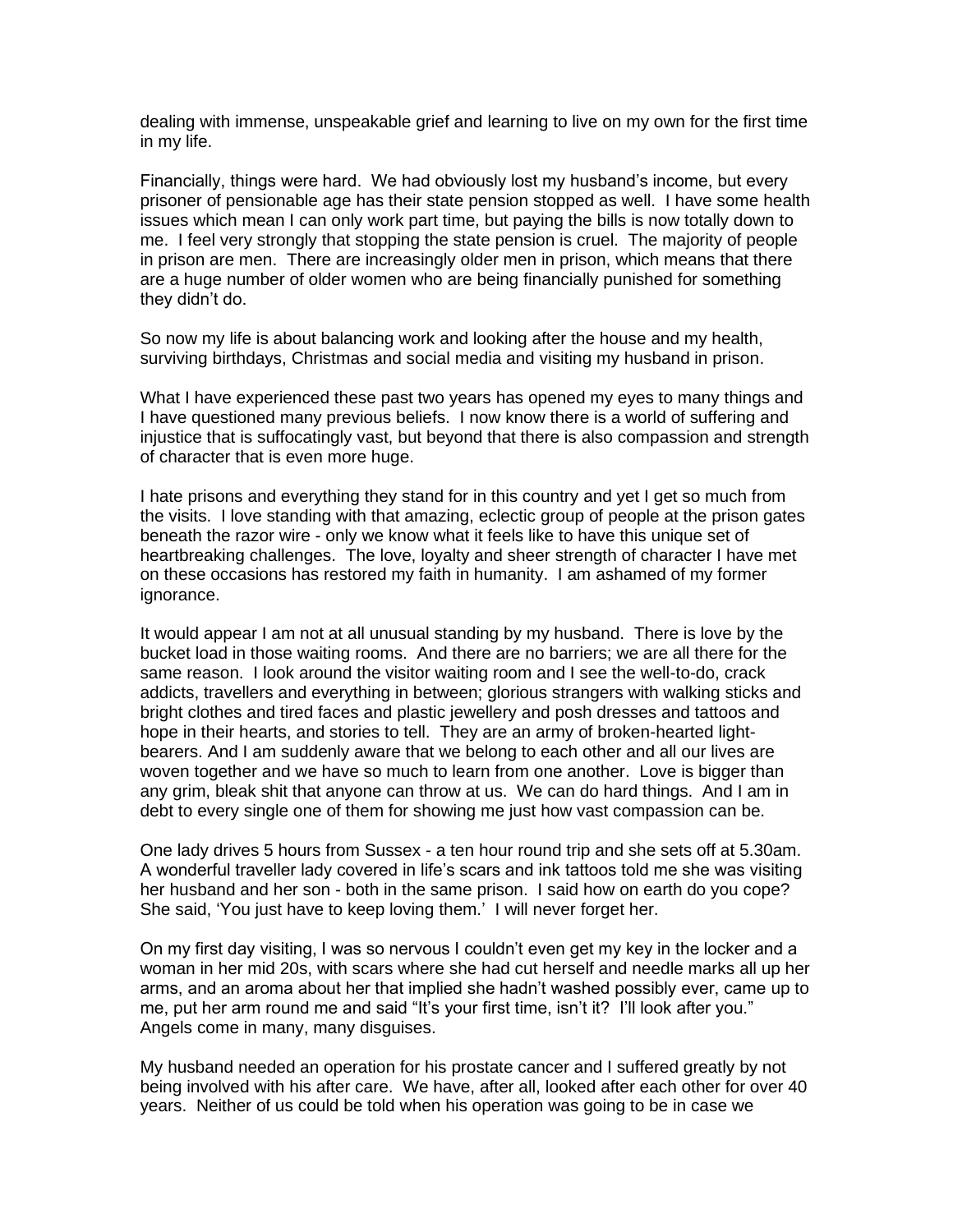planned his escape. This was a very stressful time as we wondered 'Will it be today?' and 'Will the prison remember to take him to hospital?' They had already messed up several appointments. Eventually, he had a 5 hour operation and was returned to a filthy prison less than 24 hours later, in pain, catheterised and yet still double handcuffed to two prison officers. This hurts my heart.

His cell mate - a very young man on remand for violent crimes - was an angel. Getting well is not easy in a tiny cell with no privacy, with a catheter and then extreme incontinence and limited access to laundry but, with this young man's gentleness and care, my husband made a full recovery. It still distresses me that I couldn't be there for him. But I will be grateful to that young man for ever.

Slowly and surely my previously held rigid ideas are melting away. My opinions and beliefs are being turned upside down on a daily basis. I begin to deeply question the way our society treats the poor, the out of favour, the accused, the imprisoned and those on the margins. And has there ever been a more marginalised group than those who, through no fault of their own, find themselves sexually attracted children or adolescents? I would say they are modern day lepers. And it isn't solving the problem.

What if our deeply held convictions, knee jerk reactions and demonising is keeping us from solutions? We, as a society, seem to be suffering from a 'group thinking' mentality that is possibly preventing us from seeing that we may be wrong. After all, what we are doing at present clearly isn't working. All attention is on those who have already committed a crime and the emphasis is on handing out longer and longer prison sentences. Sex offenders are decried as monsters. Inaccurate, misleading and defamatory reporting causes increased stigmatisation. Extended prison sentences are clearly failing as a deterrent and what we are doing boils down to revenge and punishment. It doesn't protect children to have a stigmatised group of outcasts living on the fringe of society.

Once an offence has been committed there is the suffering for a victim and the victim's family. There is also the suffering of the family of the person convicted of the crime - I can vouch for this. There is also the vast grief and remorse of the offenders themselves, many of whom commit suicide. How can we prevent child sex abuse before a crime has even been committed and avoid such a vast ocean of unimaginable pain?

Judging, blaming and bullying - these are such easy things for us to do. Listening, learning and acting from a place of compassion - this is much, much harder work. The more scared or horrified we are by a thing, the more I believe we should try to understand it. Even the brightest, kindest people can be prone to quick indignation, offering instant opinions rather than contemplation and understanding. We have to try to imagine lives that are not ours. Moral outrage has been so thoroughly tried. I believe it is keeping us from finding answers.

We need to make it safe for potential perpetrators to come out of the shadows and ask for help before they offend. I am not alone in believing this. Chief Constable Simon Bailey who is the National Police Chiefs' Council lead on child protection says "We have to change the dialogue. What we are doing isn't working." He is keen to point out that this is not about liberalisation or watering down of child protection laws, but says "If we are to stem this tide and protect our children we must make prevention and rehabilitation a priority." This is a sentiment echoed by so many specialists in the field who long for a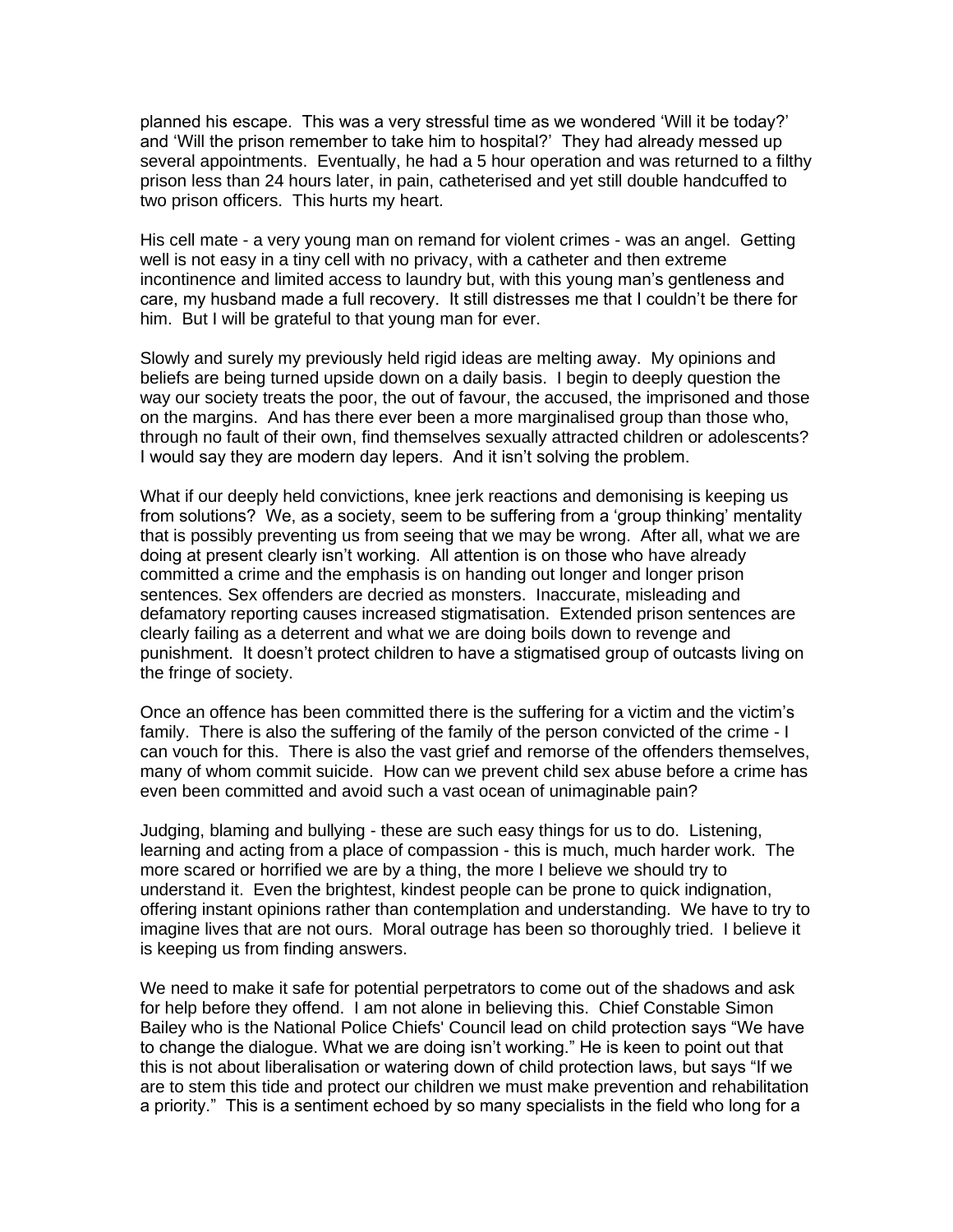## change in approach.

Juliet Grayson, felt so strongly about prevention, that in 2012 she co-founded the Charity StopSO: The Specialist Treatment Organisation for Perpetrators and Survivors of Sexual Offences. StopSO has a UK wide network of psychotherapists and counsellors who have been trained to work with survivors of sexual abuse, as well as people who feel at risk of committing (or who have committed) a sexual offence. StopSO has over 150 therapists across the UK, who will work with potential perpetrators at any stage. They'll see clients who have troubling thoughts but have never committed an offence, through to those who have been arrested, and those who come out of prison. However, Grayson says, "Our main focus is preventing the *first* crime. If we can stop that first offence, we protect the vulnerable and save huge amounts of distress." She goes on to point out that it is much cheaper to offer therapy at  $£4,000$  per year than to imprison someone, which costs about for a year £60,000 including police time and court costs. So far over 4,000 perpetrators have asked StopSO for help *not* to commit a crime.

There is more than enough scientific evidence to show that attraction to young children or adolescents is something that nobody chooses. Pedophilia (attraction to prepubescent children) and hebephilia (attraction to early adolescents) have always been part of the human race. We cannot obliterate this with prison sentences. It can be a useful exercise to ask yourself 'When did you choose to be attracted to adults?' The answer is, of course, never; but for many paedophiles, it just happened.

For some these attractions may only surface in later life, under certain circumstances or illness. Certain traumas in childhood maybe being re-enacted or worked out. James Cantor, the neuroscientist, has researched the brains of paedophiles, and discovered that some people are *born* with a sexual attraction to children. Many begin to realise this when they are still very young themselves, often only 12 or 13 years old. It is hard to imagine what this must feel like as you begin to realise there is something terribly wrong and that you can't tell anyone - not ever. You can't tell your mother, your teacher, your best friend… There can never be that 'special person' out there for you; with this problem, you are as alone as it is possible to be. Imagine a world in which admitting your attraction to that good looking woman in the office or that tall handsome man you see in the pub led to alienation or prison - or even your murder. Older gay men can probably remember such an era. This is a very real problem and it is happening to young people all over the world. What would you feel if it was your son who needed help with a sexual attraction to young children? We might not like it, but shaking our fist at it is not going to change anything. When judgement and hatred and knee-jerk reactions stop sucking all the oxygen out of the room, it clears the way for solutions to be found. And Germany seems to be leading the way.

Project Dunkelfeld started in Berlin and has spread to many other German cities. It specifically aims to help men and adolescent boys - both those who have acted on their impulses and ones who haven't. From 2011 it developed into a nationwide network called 'Don't Offend'. Unlike other countries, there is strict patient-doctor confidentiality. It is the only facility in the world offering truly anonymous, fully funded treatment. It is financed by the state and the government says that the best protection for children 'would be for pedophiles not to become offenders in the first place.' The German government believes that anyone who is serious about protecting children should be serious about the requirements of those who, through no fault of their own, are attracted to minors. Their needs for safe avenues to seek therapy, feel understood and thrive as